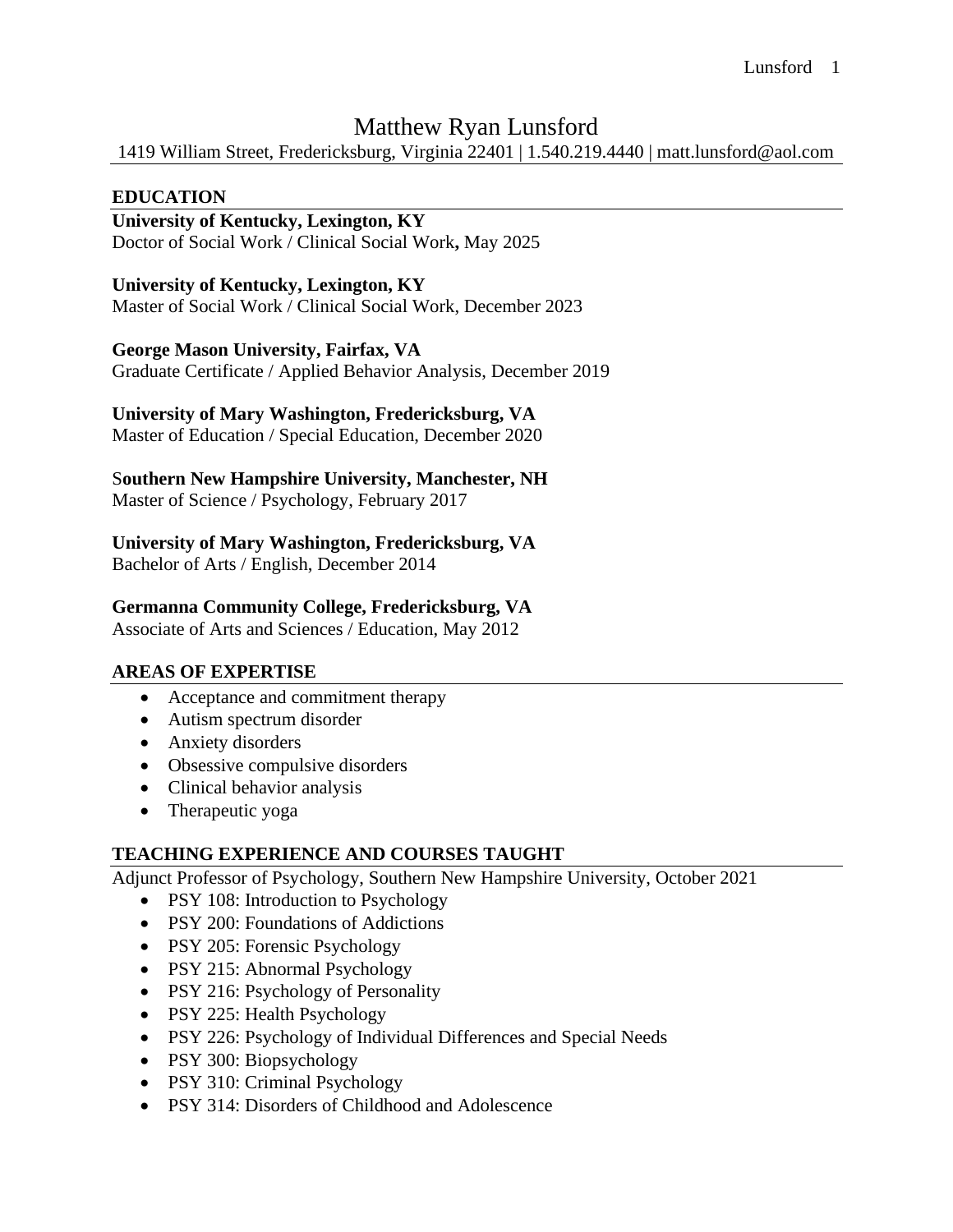- PSY 323: Psychology of Gender
- PSY 331: Human Sexuality

Assistant Professor of Psychology and English, University of the People, October 2018 – Present

- UNIV 1001: Online Education Strategies
- ENG 1010: College Composition I
- PSYC 1504: Introduction to Psychology
- PSYC 1205: Emotional Intelligence
- CPH 4241: Psychopathology and Mental Health

## **PROFESSIONAL EXPERIENCE**

## **Lunsford Behavioral Consulting & Yoga, LLC**

Owner/Behavior Analyst/Yoga Teacher, September 2021 – Present

## **Southern New Hampshire University**

Adjunct Professor of Psychology, October 2021 – Present

## **Northern Virginia Instructional Consulting, LLC**

Board Certified Behavior Analyst, August 2021 – Present

## **University of Mary Washington**

Adjunct Professor of Psychology, March 2021 – Present

## **VHS Learning**

AP Psychology & English Teacher, August 2020 – Present

## **City of Fredericksburg Public Schools, Fredericksburg, VA**

Substitute Teacher, May 2017 – May 2021

- Supervise students in multiple environments including classrooms and cafeterias
- Enforce administrative policies and rules governing students

#### **VOLUNTEER EXPERIENCE**

## **Northern Virginia Instructional Consulting**

Intern in Clinical Behavior Analysis, August 2020 – April 2021

#### **Gladys H. Oberle School**

Intern in Behavior Analysis, June 2019 – December 2019

## **University of the People, Pasadena, CA**

Assistant Professor of Psychology and English, October 2018 – Present

• Promoted to Faculty Trainer March 2020

## **Crisis Text Line, New York, NY**

Certified Bilingual Crisis Counselor, June 2017 – Present

• Multitask and collaborate with a multidisciplinary team in a technological environment to provide crisis services to those in need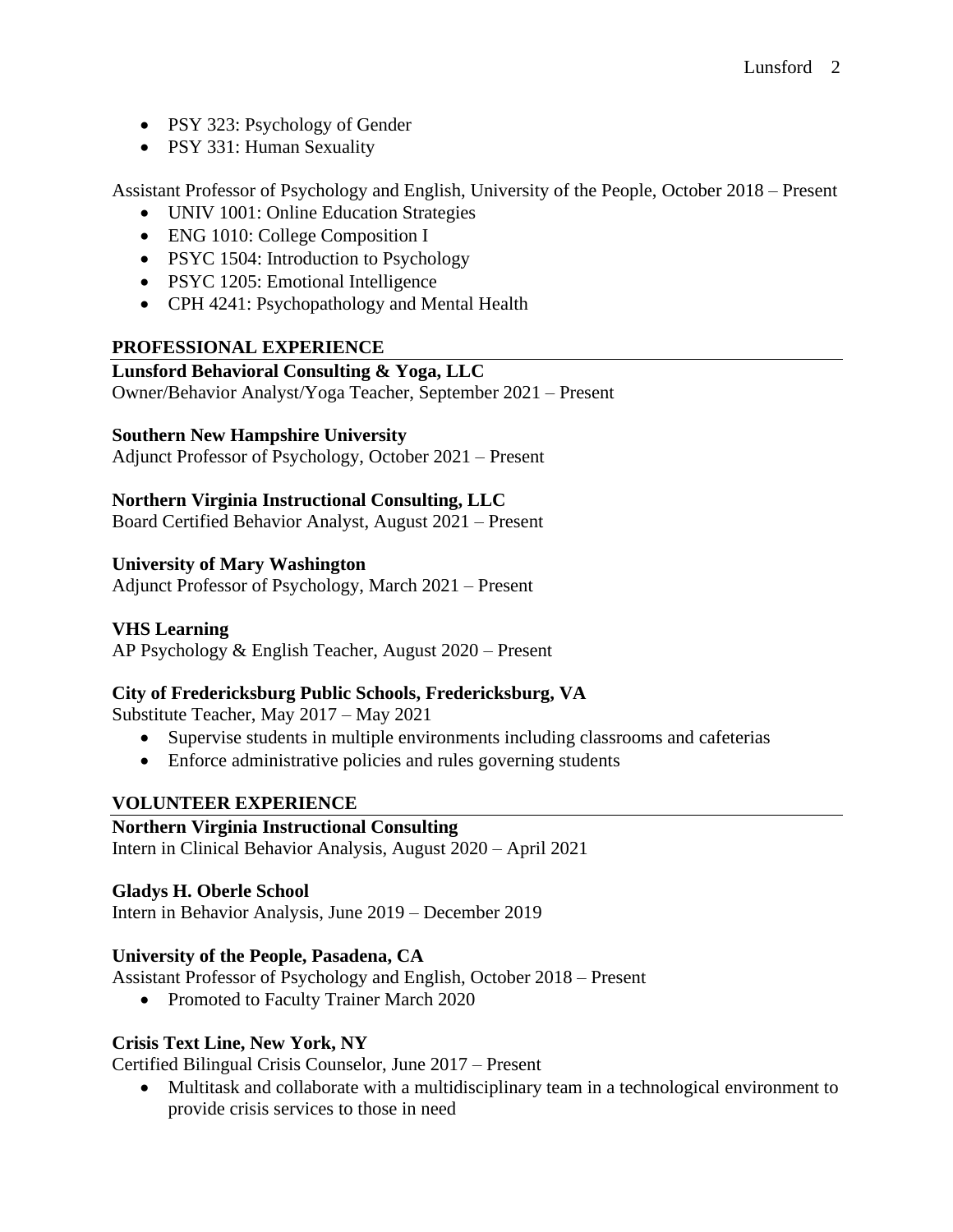- Trained and comfortable in high-risk scenarios
- Trained in active rescue protocol
- Deliver crisis services utilizing a high degree of empathy and active listening

## **LICENSES AND CERTIFICATIONS**

- Massachusetts English  $5 12$  Educator License # 516473
- Board Certified Special Educator, American Academy of Special Education Professionals
- Registered Yoga Teacher 200-hour, Yoga Alliance
- Certified Yoga Therapist, International Association of Yoga Therapists (in progress)
- International Behavior Analyst, International Behavior Analyst Organization, 36100039
- Board Certified Behavior Analyst, Behavior Analyst Certification Board, 1-21-5205
- Virginia Licensed Behavior Analyst, License 0133002098

## **LANGUAGES SPOKEN**

- English: Native
- Spanish: Advanced
- French: Conversational
- German: Conversational
- Ancient Greek: Intermediate

## **ADDITIONAL SKILLS**

- Excellent oral and written communication abilities
- Demonstrated leadership skills
- Demonstrated online teaching ability
- Proficient in assistive technology
- Proficient in Microsoft Office

## **PROFESSIONAL AFFILIATIONS**

- Member of Pi Lambda Theta International Honor Society
- Associate Member of the American Psychological Association
	- o Division 2: Society for the Teaching of Psychology
	- o Division 25: Behavior Analysis
- Member of Psi Beta International Honor Society
- Member of Phi Theta Kappa International Honor Society
- Professor Member of the National Association of Special Education Teachers
- Member of the Association for Contextual and Behavioral Sciences
- Member of the Virginia Association of Behavior Analysis
- Member of Delta Alpha Pi International Honor Society
- Member of the Association for Behavior Analysis International
- Member of the National Association of Social Workers